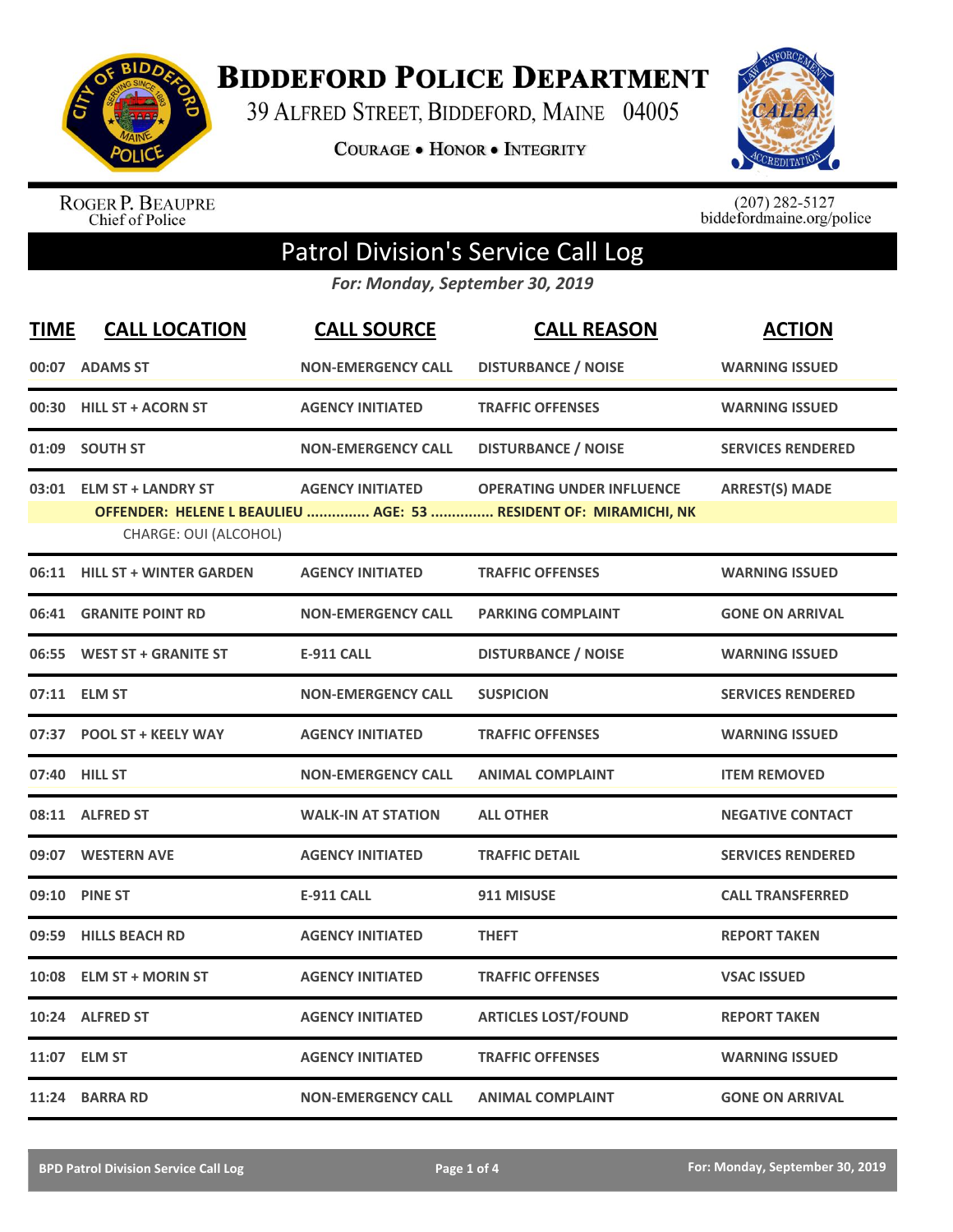| <b>TIME</b> | <b>CALL LOCATION</b>           | <b>CALL SOURCE</b>        | <b>CALL REASON</b>                 | <b>ACTION</b>                |
|-------------|--------------------------------|---------------------------|------------------------------------|------------------------------|
|             | 11:24 ANDREWS RD               | <b>E-911 CALL</b>         | 911 MISUSE                         | <b>SERVICES RENDERED</b>     |
|             | 11:56 HILLS BEACH RD           | <b>NON-EMERGENCY CALL</b> | <b>PARKING COMPLAINT</b>           | <b>NO VIOLATION</b>          |
| 12:09       | <b>ALFRED ST + EDWARDS AVE</b> | <b>NON-EMERGENCY CALL</b> | <b>TRAFFIC SIGNALS</b>             | <b>SERVICES RENDERED</b>     |
|             | 12:13 ALFRED ST                | <b>NON-EMERGENCY CALL</b> | <b>COURT ORDERED CHECK IN</b>      | <b>CALL TRANSFERRED</b>      |
|             | 12:22 HILLS BEACH RD           | <b>AGENCY INITIATED</b>   | <b>OPER AFTER SUSPENSION</b>       | <b>VSAC ISSUED</b>           |
|             | 12:23 ALFRED ST                | <b>NON-EMERGENCY CALL</b> | <b>SUSPICION</b>                   | <b>REPORT TAKEN</b>          |
|             | 12:25 ALFRED ST                | <b>WALK-IN AT STATION</b> | <b>TRAFFIC OFFENSES</b>            | <b>SERVICES RENDERED</b>     |
|             | 12:30 WESTWOOD DR              | <b>OTHER</b>              | <b>PAPERWORK</b>                   | <b>SERVICES RENDERED</b>     |
|             | 12:41 WASHINGTON ST            | <b>NON-EMERGENCY CALL</b> | <b>DISTURBANCE / NOISE</b>         | <b>WARNING ISSUED</b>        |
|             | 14:12 PARKVIEW CT              | <b>AGENCY INITIATED</b>   | <b>PRO-ACTIVE DV RESPONSE TEAM</b> | <b>NO VIOLATION</b>          |
|             | 14:23 ANDREWS RD               | E-911 CALL                | 911 MISUSE                         | <b>NO ACTION REQUIRED</b>    |
| 14:28       | <b>BRADBURY ST</b>             | <b>AGENCY INITIATED</b>   | <b>PRO-ACTIVE DV RESPONSE TEAM</b> | <b>NO VIOLATION</b>          |
| 14:49       | WEST ST + HILL ST              | <b>NON-EMERGENCY CALL</b> | <b>TRAFFIC SIGNALS</b>             | <b>REFERRED OTHER AGENCY</b> |
| 15:19       | <b>BOULDER WAY</b>             | <b>NON-EMERGENCY CALL</b> | <b>SHOPLIFTING</b>                 | <b>REPORT TAKEN</b>          |
|             | 15:32 HILL ST                  | <b>AGENCY INITIATED</b>   | <b>DISABLED VEHICLE</b>            | <b>VEHICLE TOWED</b>         |
|             | 15:57 ALFRED ST                | <b>WALK-IN AT STATION</b> | <b>PAPERWORK</b>                   | <b>PAPERWORK SERVED</b>      |
|             | 16:07 MARINER WAY              | <b>AGENCY INITIATED</b>   | <b>TRAFFIC OFFENSES</b>            | <b>WARNING ISSUED</b>        |
|             | 16:12 SOUTH ST + HAYFIELD RD   | <b>AGENCY INITIATED</b>   | <b>TRAFFIC OFFENSES</b>            | <b>WARNING ISSUED</b>        |
|             | 16:12 PROSPECT ST              | <b>E-911 CALL</b>         | <b>TRESPASSING</b>                 | <b>SERVICES RENDERED</b>     |
|             | 16:46 LINCOLN ST               | <b>E-911 CALL</b>         | 911 MISUSE                         | <b>NO ACTION REQUIRED</b>    |
|             | 17:03 GRANITE ST               | <b>AGENCY INITIATED</b>   | <b>ALL OTHER</b>                   | <b>SERVICES RENDERED</b>     |
|             | 17:36 MAIN ST + BRADBURY ST    | <b>AGENCY INITIATED</b>   | <b>TRAFFIC OFFENSES</b>            | <b>WARNING ISSUED</b>        |
|             | 17:37 SOUTH ST                 | <b>NON-EMERGENCY CALL</b> | <b>TRESPASSING</b>                 | <b>NO VIOLATION</b>          |
|             | 17:39 ELM ST                   | <b>NON-EMERGENCY CALL</b> | <b>ANIMAL COMPLAINT</b>            | <b>NO ACTION REQUIRED</b>    |
|             | 17:45 POOL ST + HIGH ST        | <b>NON-EMERGENCY CALL</b> | <b>ANIMAL COMPLAINT</b>            | <b>NEGATIVE CONTACT</b>      |
|             | 17:58 ALFRED ST                | E-911 CALL                | <b>DISTURBANCE / NOISE</b>         | <b>NEGATIVE CONTACT</b>      |